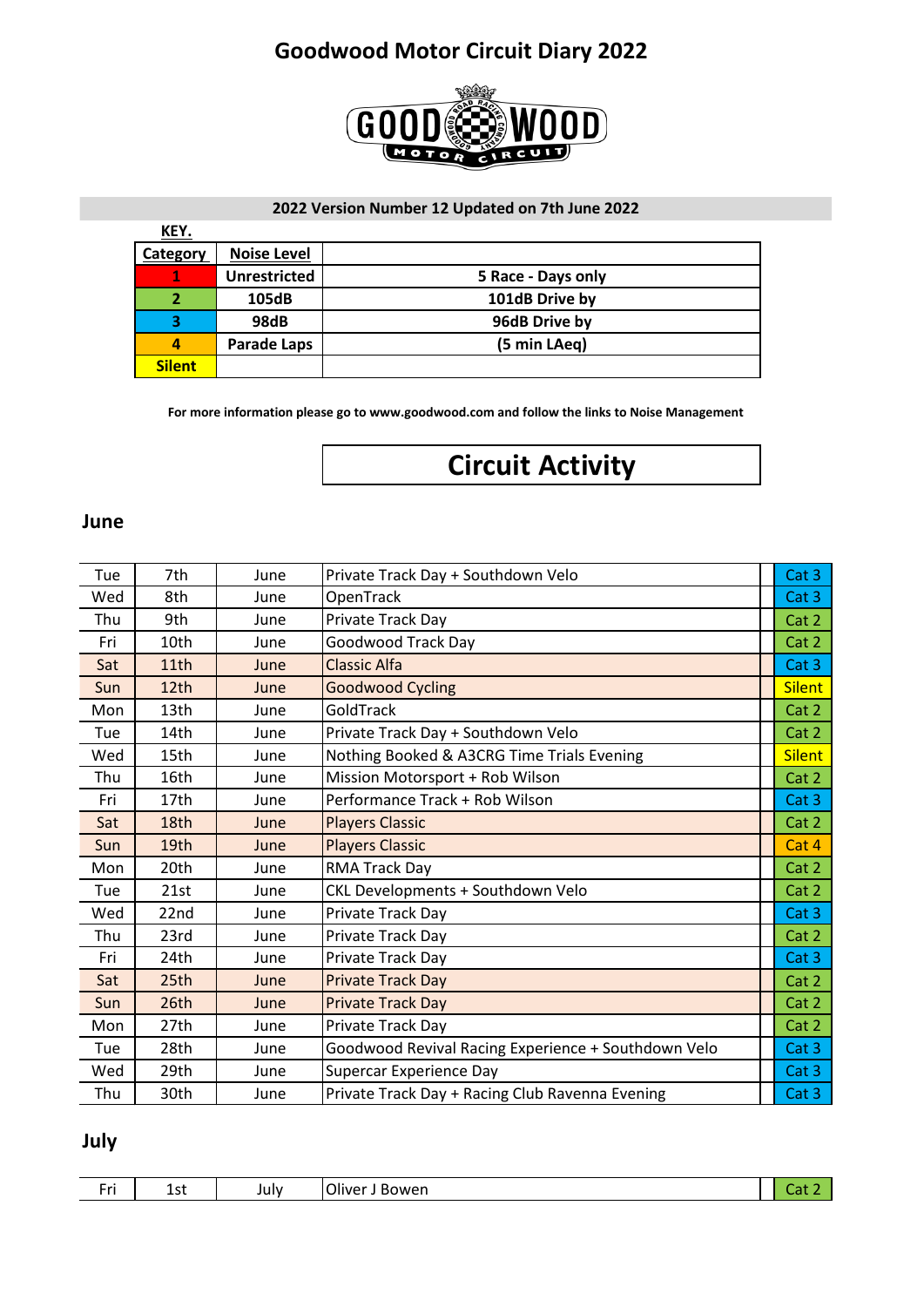| Sat | 2nd  | July | Goodwood Road Racing Club + A3CRG Time Trials                    | Cat 2         |
|-----|------|------|------------------------------------------------------------------|---------------|
| Sun | 3rd  | July | <b>Run Through</b>                                               | <b>Silent</b> |
| Mon | 4th  | July | Porsche Club GB                                                  | Cat 2         |
| Tue | 5th  | July | Private Track Day + Southdown Velo                               | Cat 3         |
| Wed | 6th  | July | Private Track Day                                                | Cat 2         |
| Thu | 7th  | July | Nothing Booked + Racing Club Ravenna Evening                     | <b>Silent</b> |
| Fri | 8th  | July | <b>Performance Track</b>                                         | Cat 3         |
| Sat | 9th  | July | <b>Flatsix</b>                                                   | Cat 2         |
| Sun | 10th | July | Greenpower                                                       | <b>Silent</b> |
| Mon | 11th | July | <b>Michael Rendall</b>                                           | Cat 2         |
| Tue | 12th | July | Private Track Day + Southdown Velo                               | Cat 2         |
| Wed | 13th | July | Fiskens Trackday                                                 | Cat 2         |
| Thu | 14th | July | Private Track Day + Racing Club Ravenna                          | Cat 3         |
| Fri | 15th | July | <b>Goodwood Road Racing Club Track Day</b>                       | Cat 2         |
| Sat | 16th | July | Salone Events + A3CRG Time Trials                                | <b>Silent</b> |
| Sun | 17th | July | <b>GRRC Breakfast Club / Young Drivers Graduation</b>            | Cat 4         |
| Mon | 18th | July | <b>Devision M Motorsport</b>                                     | Cat 2         |
| Tue | 19th | July | Nothing Booked + Southdown Velo                                  | <b>Silent</b> |
| Wed | 20th | July | Private Track Day                                                | Cat 3         |
| Thu | 21st | July | Romans International                                             | Cat 2         |
| Fri | 22nd | July | The Children's Trust Supercar Event                              | Cat 2         |
| Sat | 23rd | July | The Children's Trust Supercar Event                              | Cat 2         |
| Sun | 24th | July | Goodwood Breakfast Club - Classic Car Sunday                     | Cat 4         |
| Mon | 25th | July | OpenTrack                                                        | Cat 3         |
| Tue | 26th | July | <b>EMM London</b>                                                | Cat 2         |
| Wed | 27th | July | Private Track Day AM + Private Track Day PM + AC3RG Time Trials  | Cat 2         |
| Thu | 28th | July | Private Track Day AM & Hillman IMP Club PM + Racing Club Ravenna | Cat 2         |
| Fri | 29th | July | Dimentia Support                                                 | Cat 2         |
| Sat | 30th | July | <b>Peter Saywell</b>                                             | Cat 2         |
| Sun | 31st | July | 255 Triathlon                                                    | <b>Silent</b> |

## **August**

| Mon | 1st              | August | Sports Purpose Track Day                      | Cat 2         |
|-----|------------------|--------|-----------------------------------------------|---------------|
| Tue | 2nd              | August | Supercar Experience Day                       | Cat 3         |
| Wed | 3rd              | August | Greystone GT                                  | Cat 2         |
| Thu | 4th              | August | Howden Specialty 24 Hour Cyling Event         | <b>Silent</b> |
| Fri | 5th              | August | Howden Specialty 24 Hour Cyling Event         | <b>Silent</b> |
| Sat | 6th              | August | Eroica Britinnia                              | <b>Silent</b> |
| Sun | 7th              | August | Eroica Britinnia                              | <b>Silent</b> |
| Mon | 8th              | August | <b>Nothing Booked</b>                         | <b>Silent</b> |
| Tue | 9th              | August | Want2Race                                     | Cat 2         |
| Wed | 10th             | August | Revival Racing Experience + A3CRG Time Trials | Cat 3         |
| Thu | 11th             | August | <b>Classic Car Tours</b>                      | Cat 2         |
| Fri | 12th             | August | Performance Track                             | Cat 3         |
| Sat | 13th             | August | Brighton & Hove Motor Club Sprint             | Cat 2         |
| Sun | 14 <sub>th</sub> | August | <b>Goodwood Cycling</b>                       | <b>Silent</b> |
| Mon | 15th             | August | <b>Nothing Booked</b>                         | <b>Silent</b> |
| Tue | 16th             | August | Ric Wood Motorsport                           | Cat 2         |
| Wed | 17th             | August | RMA Track Day                                 | Cat 2         |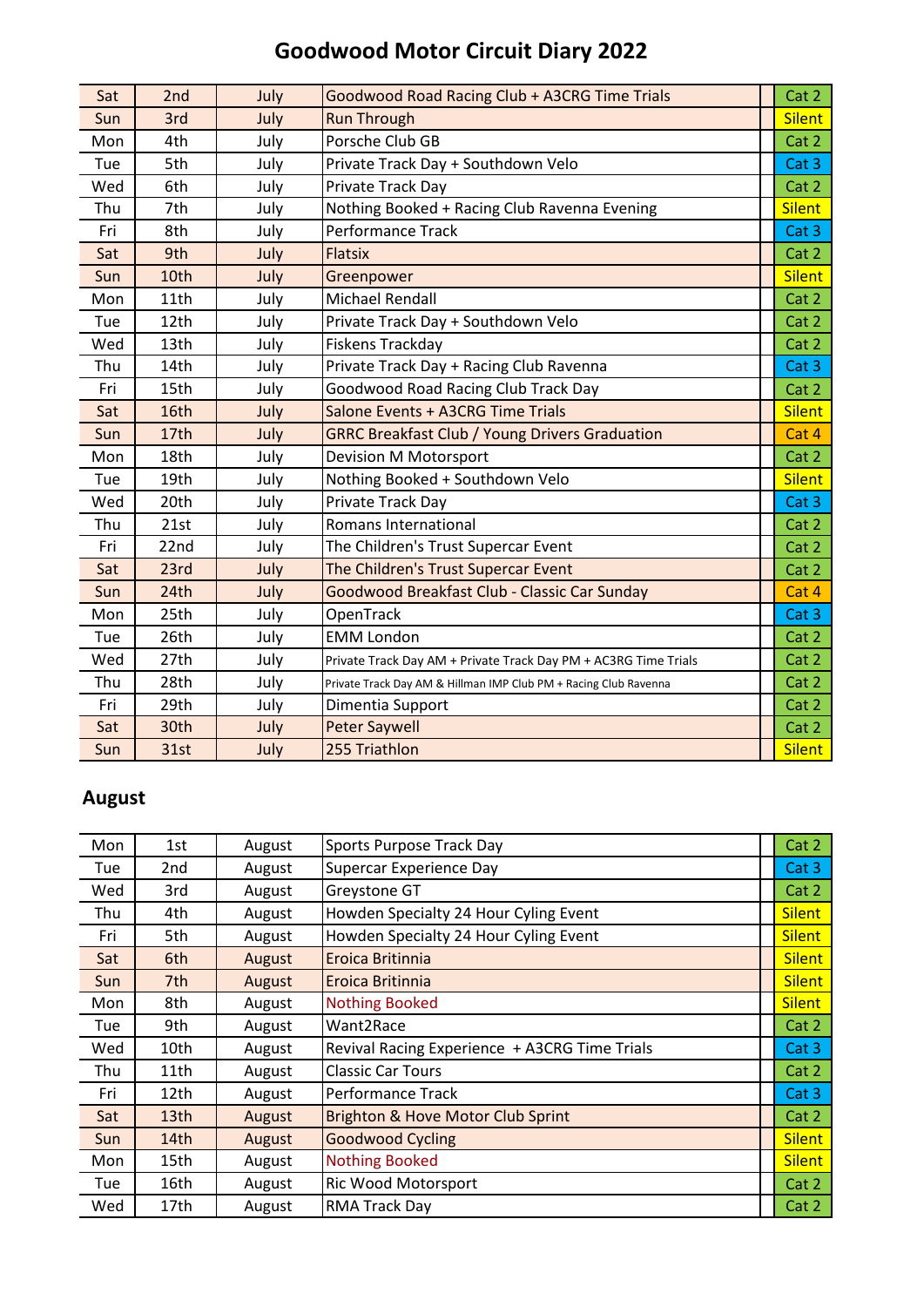| Thu        | 18th | August | Porsche Club GB                            | Cat 2         |
|------------|------|--------|--------------------------------------------|---------------|
| Fri        | 19th | August | <b>Goodwood Track Day</b>                  | Cat 3         |
| Sat        | 20th | August | <b>Salone Events</b>                       | Cat 2         |
| Sun        | 21st | August | <b>Young Driver Graduation</b>             | <b>Silent</b> |
| Mon        | 22nd | August | Peter Hayes                                | Cat 2         |
| Tue        | 23rd | August | <b>CKL Developments</b>                    | Cat 2         |
| Wed        | 24th | August | Goodwood Revival Meeting Offical Test Day  | Cat 2         |
| Thu        | 25th | August | <b>Goodwood Track Day</b>                  | Cat 2         |
| Fri        | 26th | August | Private Track Day                          | Cat 3         |
| Sat        | 27th | August | Lancia Motor Club                          | Cat 3         |
| Sun        | 28th | August | MINI's @ Goodwood                          | Cat 4         |
| <b>Mon</b> | 29th | August | <b>Goodwood Road Racing Club Track Day</b> | Cat 2         |
| Tue        | 30th | August | Goodwood Revival Meeting Offical Test Day  | Cat 2         |
| Wed        | 31st | August | Goodwood Revival Meeting Offical Test Day  | Cat 2         |

### **September**

| Thu | 1st  | September | Private Track Day                           | Cat 2              |
|-----|------|-----------|---------------------------------------------|--------------------|
| Fri | 2nd  | September | <b>Nothing Booked</b>                       | <b>Silent</b>      |
| Sat | 3rd  | September | <b>Salone Events</b>                        | Cat 2              |
| Sun | 4th  | September | <b>Goodwood Cycling</b>                     | <b>Silent</b>      |
| Mon | 5th  | September | Goodwood Revival Meeting Offical Test Day   | Cat 2              |
| Tue | 6th  | September | Peter James                                 | Cat 2              |
| Wed | 7th  | September | Private Track Day                           | Cat 2              |
| Thu | 8th  | September | Private Track Day                           | Cat 2              |
| Fri | 9th  | September | Private Track Day                           | Cat 3              |
| Sat | 10th | September | <b>AC Owners Club Sprint</b>                | Cat 3              |
| Sun | 11th | September | Goodwood Revival Build Up - Circuit Closed  | <b>Silent</b>      |
| Mon | 12th | September | Goodwood Revival Build Up - Circuit Closed  | <b>Silent</b>      |
| Tue | 13th | September | Goodwood Revival Build Up - Circuit Closed  | <b>Silent</b>      |
| Wed | 14th | September | Goodwood Revival Build Up - Circuit Closed  | <b>Silent</b>      |
| Thu | 15th | September | Goodwood Revival Build Up - Circuit Closed  | <b>Silent</b>      |
| Fri | 16th | September | <b>Goodwood Revial Meeting</b>              | Cat 1              |
| Sat | 17th | September | <b>Goodwood Revial Meeting</b>              | Cat 1              |
| Sun | 18th | September | <b>Goodwood Revial Meeting</b>              | Cat 1              |
| Mon | 19th | September | Goodwood Revival Breakdown - Circuit Closed | <b>Silent</b>      |
| Tue | 20th | September | Goodwood Revival Breakdown - Circuit Closed | <b>Silent</b>      |
| Wed | 21st | September | Goodwood Revival Breakdown - Circuit Closed | <b>Silent</b>      |
| Thu | 22nd | September | <b>Nothing Booked</b>                       | <b>Silent</b>      |
| Fri | 23rd | September | Private Track Day                           | Cat 3              |
| Sat | 24th | September | <b>Goodwood Track Day</b>                   | Cat 3              |
| Sun | 25th | September | <b>Run Through</b>                          | <b>Silent</b>      |
| Mon | 26th | September | Duke of London                              | Cat 2              |
| Tue | 27th | September | Performance Track                           | Cat 3              |
| Wed | 28th | September | Goodwood Road Racing Club Track Day         | Cat 2              |
| Thu | 29th | September | Private Track Day                           | Cat 3 <sub>1</sub> |
| Fri | 30th | September | <b>Goodwood Track Day</b>                   | Cat 2              |

#### **October**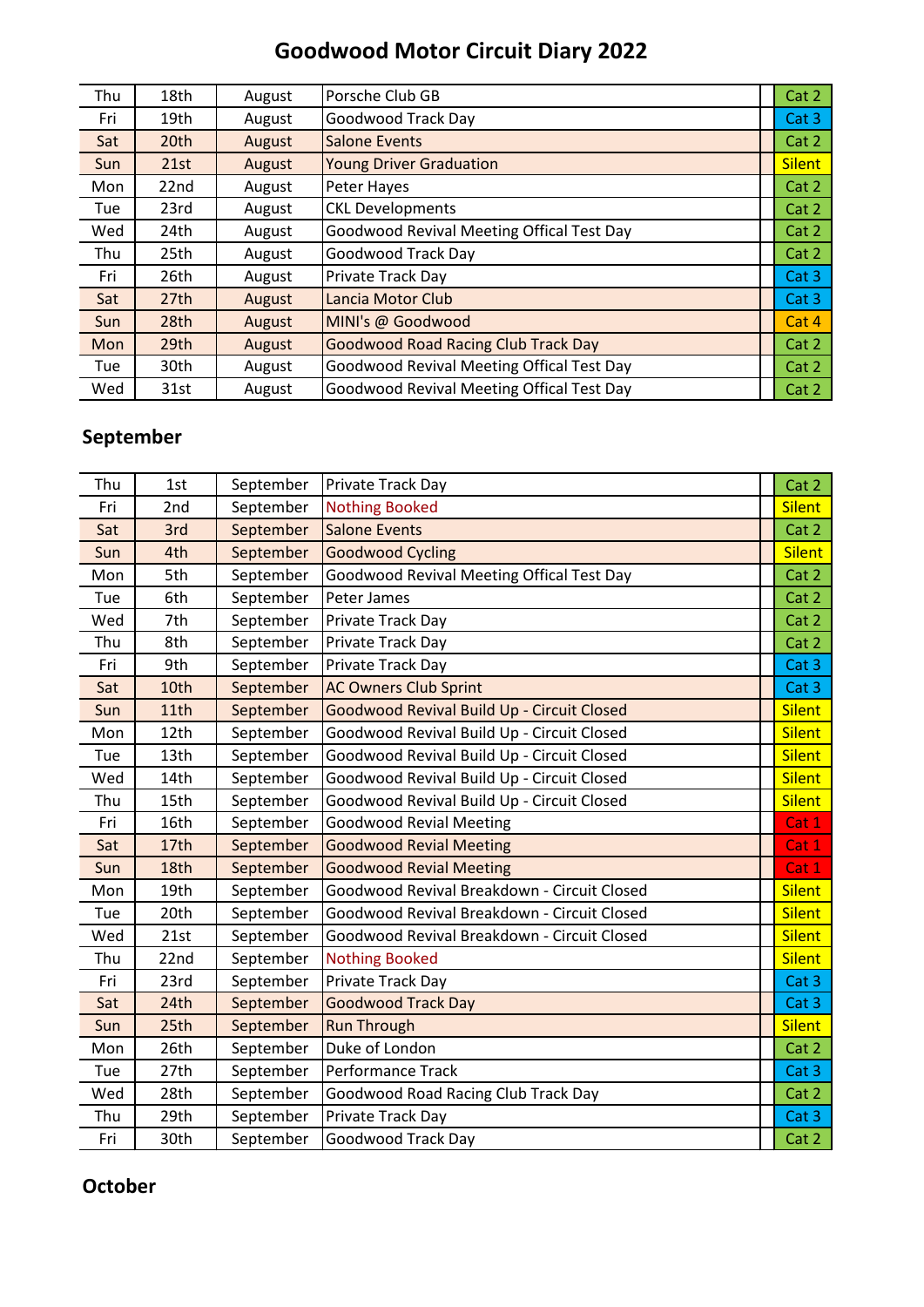| Sat | 1st  | October | <b>Tunbridge Wells Motor Club Sprint</b>         | Cat 2         |
|-----|------|---------|--------------------------------------------------|---------------|
| Sun | 2nd  | October | Goodwood Breakfast Club - Everything but the Car | Cat 4         |
| Mon | 3rd  | October | Private Track Day                                | Cat 2         |
| Tue | 4th  | October | Supercar Experience Day                          | Cat 3         |
| Wed | 5th  | October | Private Track Day                                | Cat 2         |
| Thu | 6th  | October | Private Track Day                                | Cat 3         |
| Fri | 7th  | October | <b>Goodwood Reival Racing Experience</b>         | Cat 3         |
| Sat | 8th  | October | Porsche Club GB                                  | Cat 2         |
| Sun | 9th  | October | Greenpower                                       | <b>Silent</b> |
| Mon | 10th | October | OpenTrack                                        | Cat 3         |
| Tue | 11th | October | Private Track Day                                | Cat 3         |
| Wed | 12th | October | Supercar Experience Day                          | Cat 3         |
| Thu | 13th | October | <b>Goodwood Track Day</b>                        | Cat 2         |
| Fri | 14th | October | <b>Performance Track</b>                         | Cat 3         |
| Sat | 15th | October | <b>Goodwood Road Racing Club Track Day</b>       | Cat 2         |
| Sun | 16th | October | <b>GRRC Autosolo</b>                             | Cat 4         |
| Mon | 17th | October | Delta Racing                                     | Cat 2         |
| Tue | 18th | October | <b>Nothing Booked</b>                            | <b>Silent</b> |
| Wed | 19th | October | <b>Nothing Booked</b>                            | <b>Silent</b> |
| Thu | 20th | October | <b>Ferrari North Europe</b>                      | Cat 3         |
| Fri | 21st | October | Ferrari North Europe                             | Cat 3         |
| Sat | 22nd | October | <b>Peter Saywell</b>                             | Cat 2         |
| Sun | 23rd | October | <b>Goodwood Cycling</b>                          | <b>Silent</b> |
| Mon | 24th | October | MG's on Track                                    | Cat 3         |
| Tue | 25th | October | <b>Nothing Booked</b>                            | <b>Silent</b> |
| Wed | 26th | October | <b>Nothing Booked</b>                            | <b>Silent</b> |
| Thu | 27th | October | <b>Goodwood Track Day</b>                        | Cat 3         |
| Fri | 28th | October | Private Track Day                                | Cat 3         |
| Sat | 29th | October | <b>Nothing Booked</b>                            | <b>Silent</b> |
| Sun | 30th | October | <b>Nothing Booked</b>                            | <b>Silent</b> |
| Mon | 31st | October | <b>Nothing Booked</b>                            | <b>Silent</b> |

#### **November**

| Tue        | 1st              | November | <b>Clive Shaw Trucking Experience</b>      | Cat 3         |
|------------|------------------|----------|--------------------------------------------|---------------|
| Wed        | 2nd              | November | <b>Clive Shaw Trucking Experience</b>      | Cat 3         |
| Thu        | 3rd              | November | Porsche Club GB                            | Cat 2         |
| Fri        | 4th              | November | Private Track Day                          | Cat 3         |
| Sat        | 5th              | November | <b>GoldTrack</b>                           | Cat 3         |
| Sun        | 6th              | November | Goodwood Breakfast Club - Vee Power Sunday | Cat 4         |
| Mon        | 7th              | November | <b>Nothing Booked</b>                      | <b>Silent</b> |
| Tue        | 8th              | November | <b>Nothing Booked</b>                      | <b>Silent</b> |
| Wed        | 9th              | November | Supercar Experience Day                    | Cat 3         |
| Thu        | 10th             | November | <b>Nothing Booked</b>                      | <b>Silent</b> |
| Fri        | 11th             | November | Goodwood Track Day                         | Cat 3         |
| Sat        | 12 <sub>th</sub> | November | <b>Performance Track</b>                   | Cat 3         |
| <b>Sun</b> | 13th             | November | <b>Nothing Booked</b>                      | <b>Silent</b> |
| Mon        | 14th             | November | <b>Nothing Booked</b>                      | <b>Silent</b> |
| Tue        | 15th             | November | <b>Nothing Booked</b>                      | <b>Silent</b> |